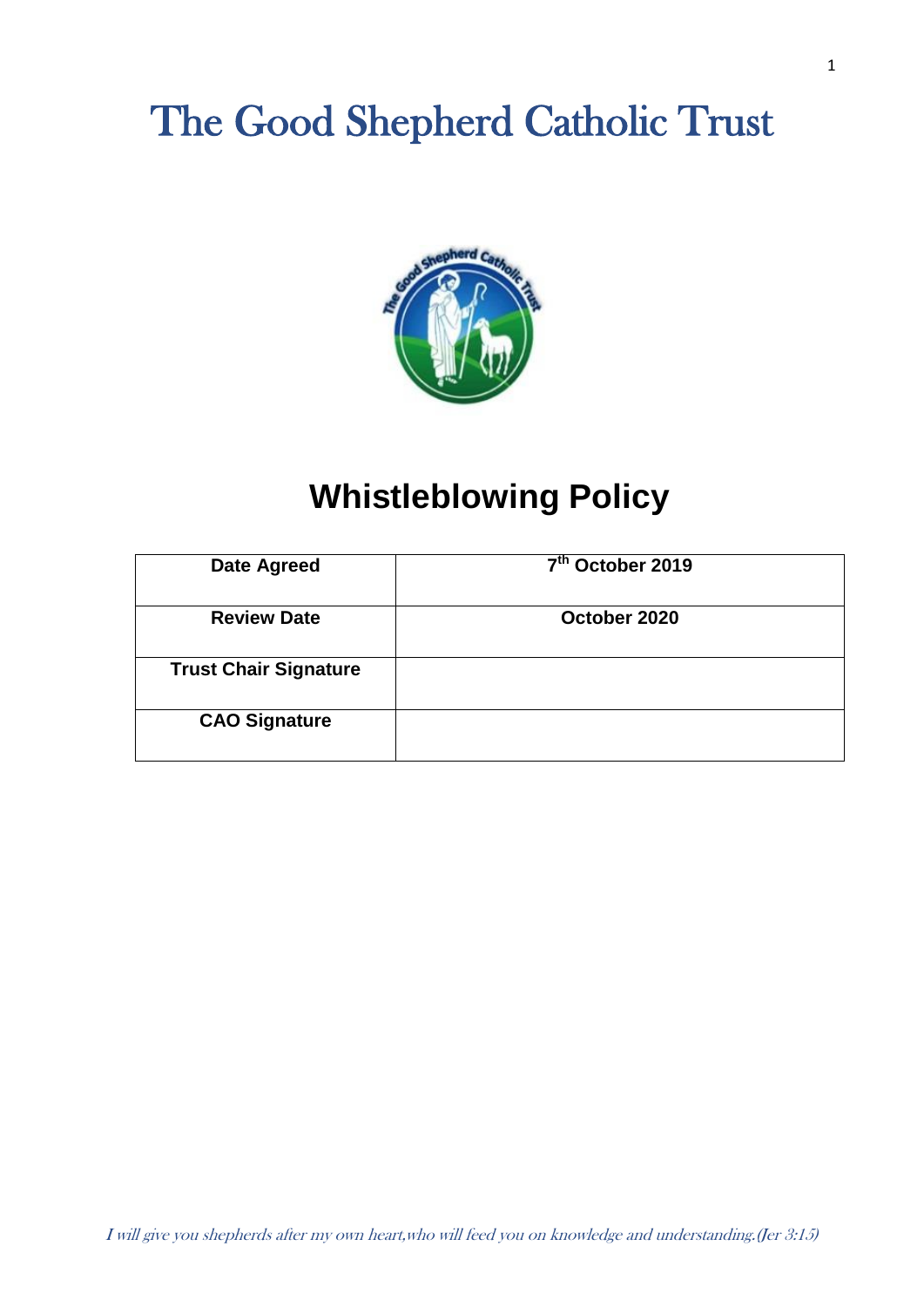#### **Whistle Blowing Policy**

The Good Shepherd Catholic Trust strives to cultivate a working environment in which all staff feel able to discuss problems or concerns that they may have with other colleagues, management, CFOO, CAO or the Head teachers. We would always hope that issues can be resolved within the individual schools and fully support the principles of openness, integrity and accountability. The Trustees encourage staff to raise serious concerns in the first instance within the School rather than overlooking a problem or 'blowing the whistle' outside, and would rather that you raised the matter when it is just a concern rather than waiting for proof.

Don't think what if I'm wrong – think what if I'm right.

However, we do understand that there may be situations when, for whatever reason, a member of staff wishes to raise a concern directly with authorities outside the school and this policy provides staff with some guidance on what to do if they wish to raise a concern.

# **Introduction**

1. The Public Interest Disclosure Act 1998 was enacted to bring about a climate of greater openness between employees and employers so that irregularities could be identified and addressed quickly and strengthen employment rights by protecting responsible workers who "blow the whistle" about wrongdoing or failures in the workplace. This Policy sets out the application of those statutory provisions to the administration of the academy.

2. Employees are often the first to realise that there may be something seriously wrong happening within the academy. However, they may not express their concerns because they feel that speaking up would be disloyal to their colleagues or to the academy. They may also fear harassment or victimisation. In these circumstances it may be easier to ignore the concern rather than report what may just be a suspicion of malpractice.

3. Each academy is committed to the highest possible standards of openness, probity and accountability. In line with that commitment, employees who have serious concerns about any aspect of the academy's work are expected to come forward and voice those concerns. It is recognised that most cases will have to proceed on confidential basis.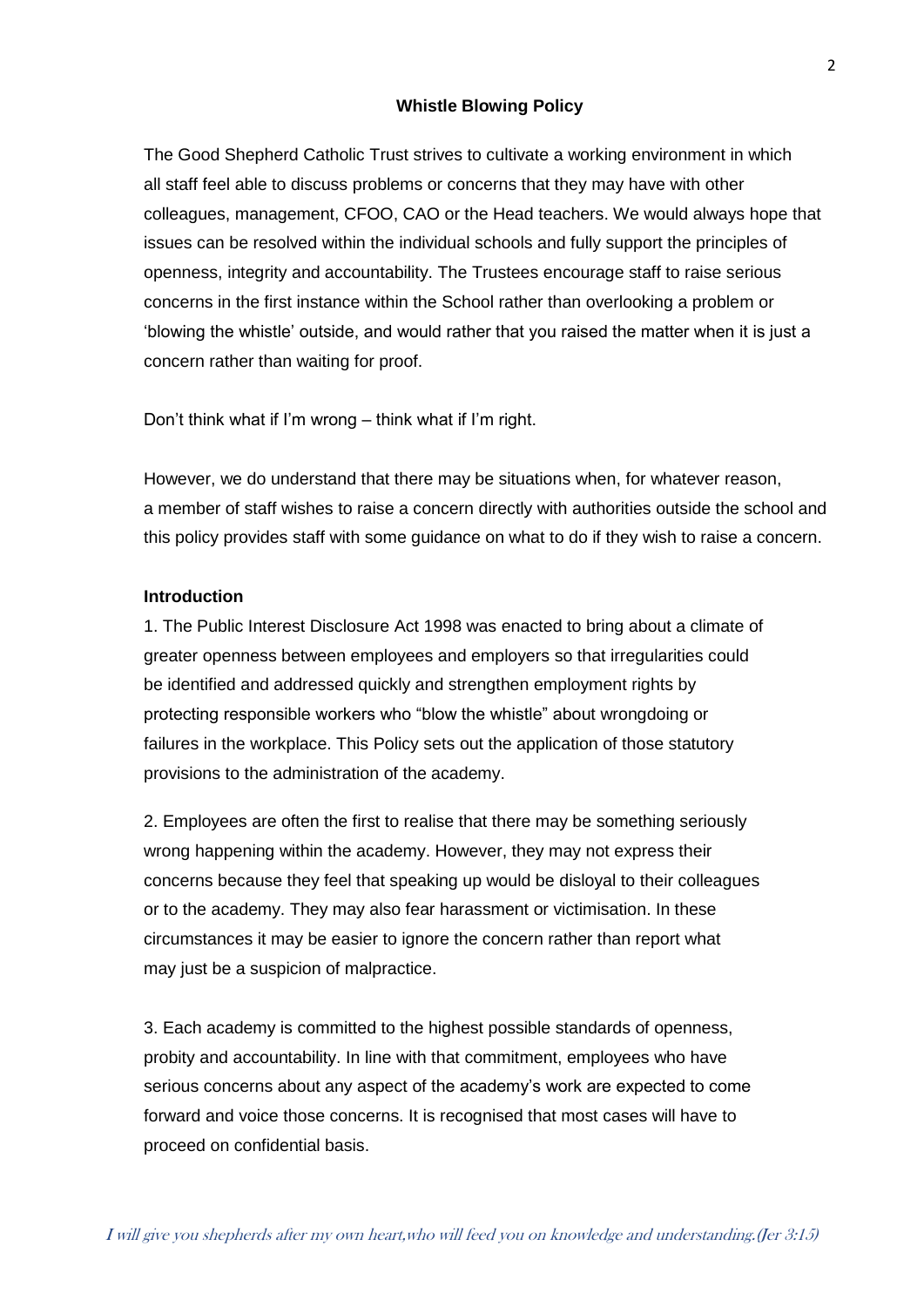4. This Policy makes it clear that you can do so without fear of victimisation, subsequent discrimination or disadvantage. It is intended to encourage and enable employees to raise serious concerns within the academy rather than overlooking a problem or "blowing the whistle" outside.

5. It is recognised that an employee may wish to seek advice and be represented by their trade union when using this Policy.

# **Aims and Scope of the Policy**

**1**. This Policy aims to:

- Encourage you to feel confident in raising serious concerns and to
- question and act upon concerns about practice.
- Provide avenues for you to raise those concerns and receive feedback
- on any action taken.
- Ensure that you receive a response to your concerns and that you are
- aware of how to take the matter further if you are not satisfied with
- the academy's response.
- Reassure you that you will be protected from reprisals or victimisation
- for any disclosure that you have made in good faith.

2. This Policy is intended to cover any serious concerns that you may have about any aspect of the academy in regard to malpractice and wrong doing which fall outside of the scope of other procedures. These include:

- A criminal offence or a breach of law (e.g. fraud, corruption, theft).
- A miscarriage of justice has been or is likely to occur.
- Health and safety risks, including risks to students, the public and other
- employees has been or is likely to occur.
- Damage to the environment has been or is likely to occur.
- The unauthorised use of public funds.
- Possible fraud and corruption.
- The academy's governance arrangements have been or are not being
- observed or are being breached by students or staff.
- Sexual or physical abuse of any employee or service recipient is taking
- place (subject to the Child Protection Procedure in the case of children).
- Unethical or improper action or conduct has been noted.
- Discrimination is occurring to any member of staff or service recipient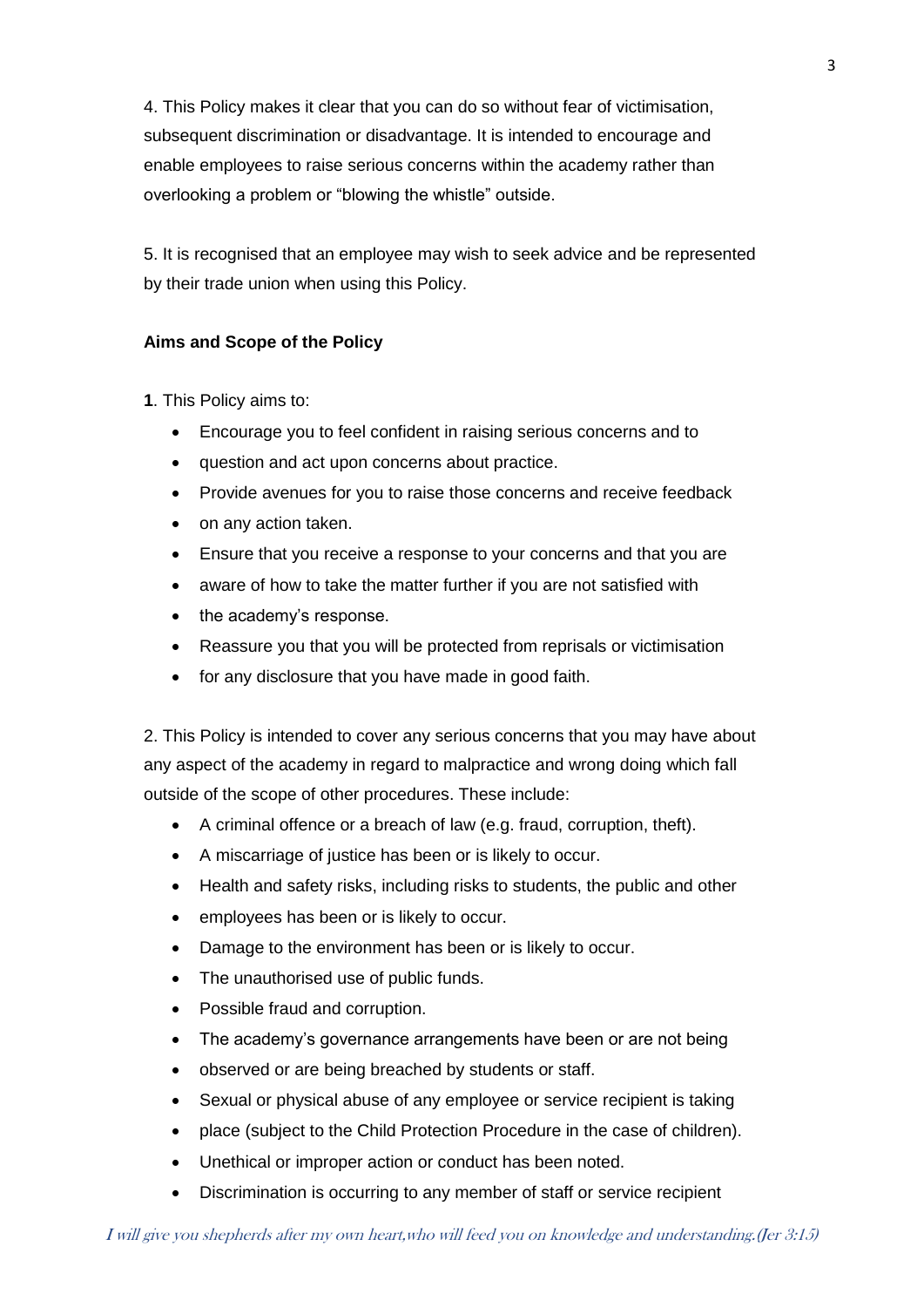• on the grounds of

**i**. Age

ii. Disability

iii. Gender reassignment

iv. Marriage and civil partnership (but only in respect of eliminating

unlawful discrimination)

v. Pregnancy and maternity

vi. Race – this includes ethnic or national origins, colour or

nationality

vii. Religion or belief – this includes lack of belief

viii. Sex

ix. Sexual orientation

• Information relating to the above is being deliberately concealed or attempts are being made to conceal the same.

3. This Policy is not intended to be used where other more appropriate procedures are available, for example:

- **•** Grievances
- Harassment
- Complaints of misconduct against governors
- Safeguarding

# **Safeguards**

1. Each academy is committed to good practice and high standards and wants to be supportive of employees. It recognises that the decision to report a concern can be a difficult one to make and will respond sensitively (see how the academy will respond later in this document).

2. Each academy will take appropriate action to protect you when you raise a concern in good faith. It will not tolerate any harassment or victimisation (including informal or indirect pressures) and will treat this as a serious disciplinary offence which will be dealt with under the appropriate procedures.

3. Any investigation into allegations of potential malpractice will not influence or be influenced by any disciplinary or redundancy procedures that already affect you.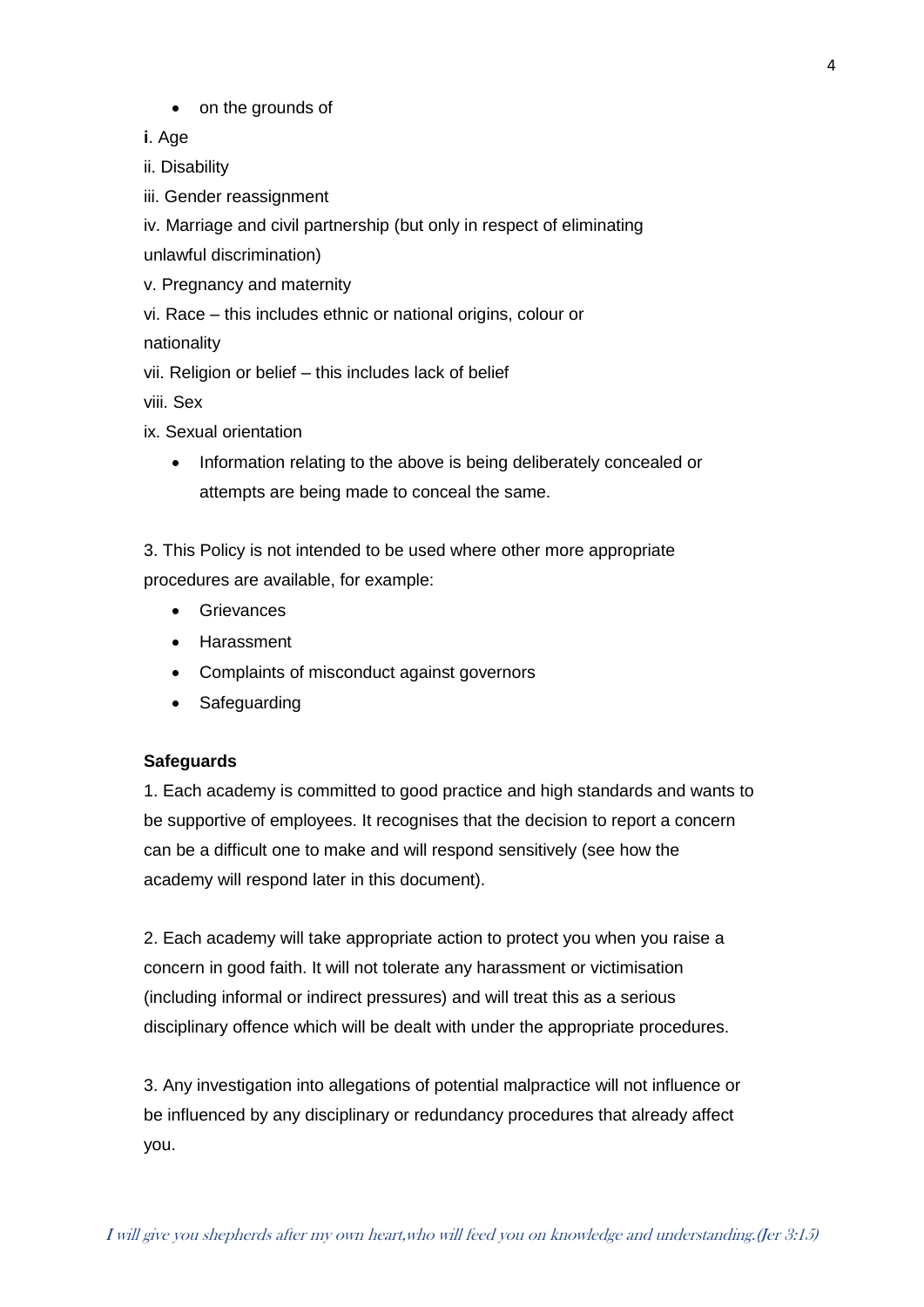# **Confidentiality**

1. All concerns will be treated in confidence and every effort will be made not to reveal your identity if you so wish. If however a situation arises where a concern cannot be resolved without revealing your identity (e.g. you are required as a witness in court) the academy will discuss this further with you **before proceeding.**

#### **Anonymous Allegations**

1. This Policy encourages you to put your name to your allegation whenever possible, as concerns expressed anonymously are much less powerful but will be considered by the academy; the following factors will be taken into account:

- The seriousness of the issues raised
- The credibility of the concern
- The likelihood of confirming the allegation from attributable sources
- The academy's best interests
- The protection of the academy's assets

2. You should also bear in mind that if you do choose to raise a concern anonymously it will be more difficult for the matter to be investigated and to provide you with feedback.

#### **Untrue Allegations**

1. If you make an allegation in good faith, but it is not confirmed by the investigation, no action will be taken against you. However, if you make an allegation which the investigation indicates may have been made frivolously, maliciously or for personal gain, disciplinary action will be considered and may be taken against you.

#### **How to Raise a Concern**

1. As a first step, you should normally raise concerns with your immediate line manager. The earlier a concern is expressed the easier and sooner action can be taken.

2. If your concern is about your immediate line manager approach the Head teacher.

3. Concerns may be raised verbally, but it is good practice to record any concerns in writing at an early stage to ensure that all details are correct. A written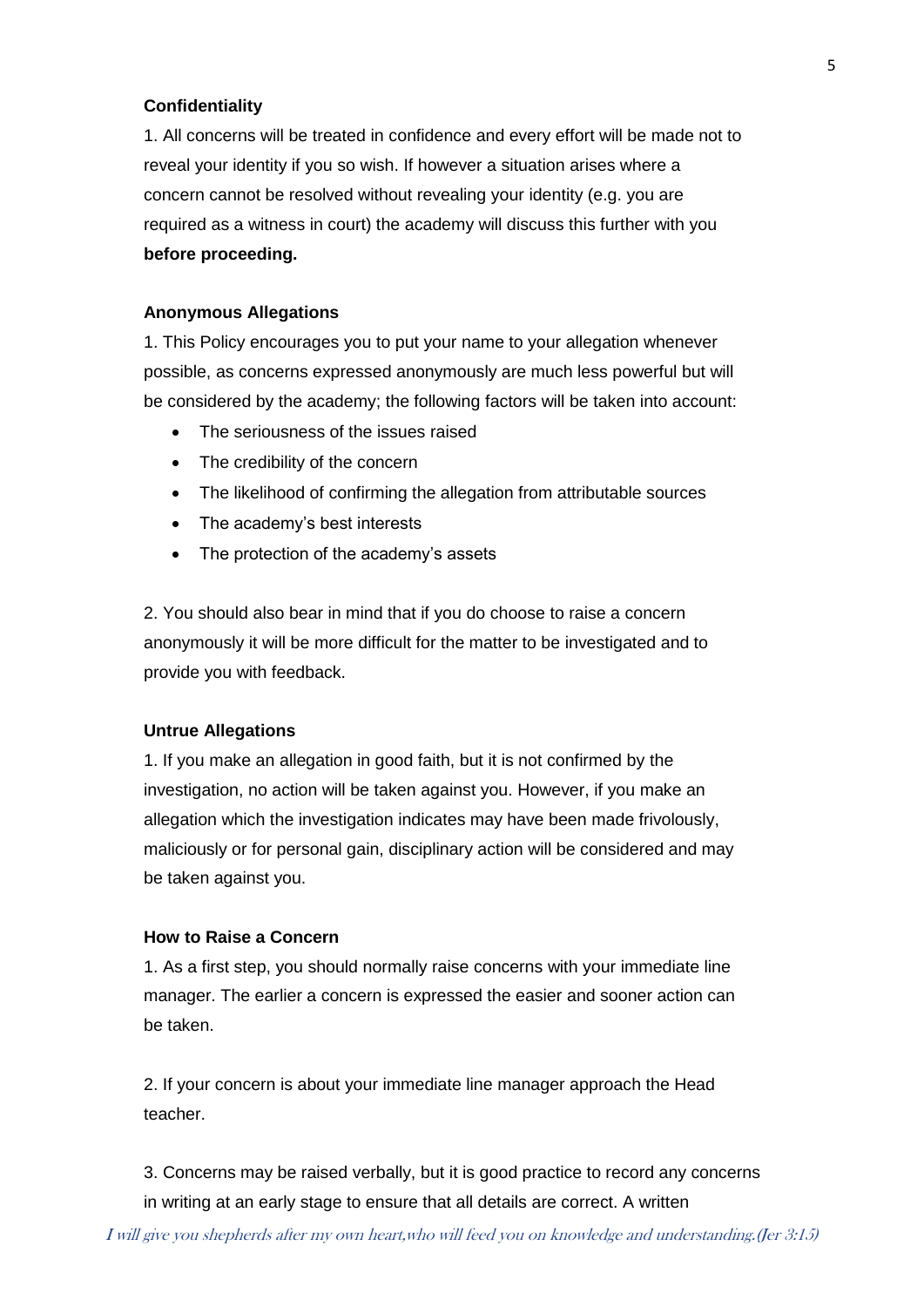report should be in the following format:

- The background and history of the concern (giving relevant names, dates and places where possible).
- The reason why you are particularly concerned about the situation.

4. Although you are not expected to prove beyond doubt the truth of an allegation, you will need to demonstrate to the person contacted that there are sufficient and reasonable grounds for your concern.

5. Alternatively, if your concern is that something seriously wrong is occurring at a senior level within the academy, you may prefer to approach the MAT CAO, one of the Directors or the Chair of the school Local Governing Body or the Brentwood Diocesan Directors.

6. You may invite your trade union, professional association representative or a friend to be present during any meetings or interviews in connection with the concerns you have raised.

#### **How the Academy will respond**

1. The academy will respond to your concerns.

2. If the concern is raised verbally, you may be asked to put it in writing as soon as is practicable. You will be asked to indicate if the concern is to be treated in confidence.

3. The person receiving the information will ensure that, in the most serious of concerns, at least the Head teacher and if necessary the local governing body receives adequate details of the employees using this policy, for the purpose of corporate recording and monitoring.

4. Once you have informed your line manager of your concern, they will initially assess what action should be taken. This may involve an internal inquiry or a more formal investigation. In order to protect individuals and those accused of misdeeds or possible malpractice, initial enquiries will be made on a sensitive basis and confidentially where possible. If your concern falls within another policy of the MAT (for example the Grievance Policy) or within specific procedures (for example Child Protection) they will be referred to the relevant Policy or procedures.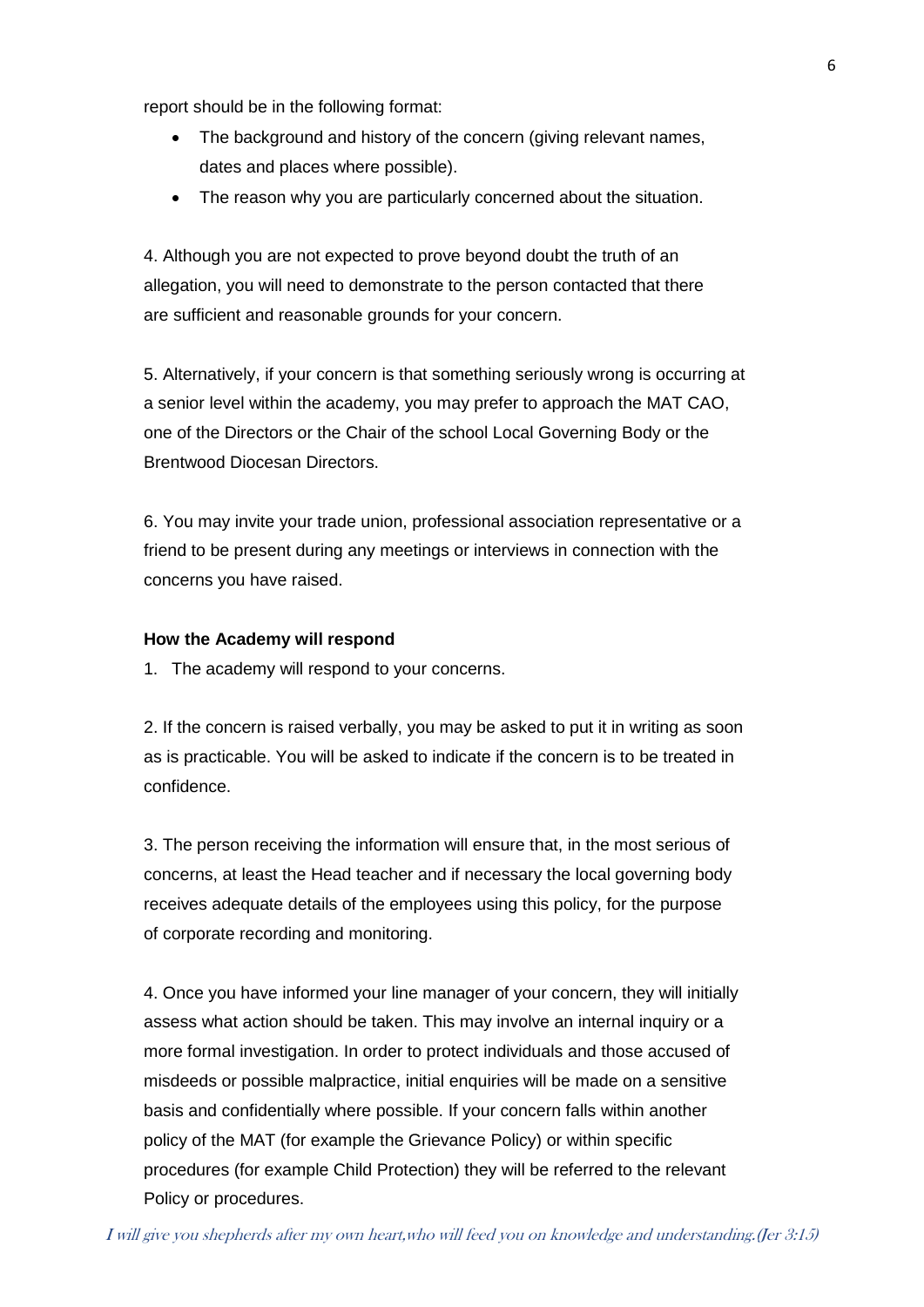5. You will be informed of who will be handling the inquiry, how you can contact them and whether your further assistance may be required.

6. After initial enquiries to assess the seriousness of the matter, the matters raised may:

- Be investigated by management, internal audit, or through the
- disciplinary process.
- Be referred to the police.
- Be referred to the external auditor.
- Form the subject of an independent enquiry.

7. Some concerns may be resolved by agreed action with you without the need for investigation. If urgent action is required, this will be taken before any investigation is conducted.

8. Within ten working days of a concern being raised, the person looking into the concern will write to you:

- Acknowledging that the concern has been received.
- Indicating how the Local Governing Body or Directors proposes to deal
- with the matter.
- Giving an estimate of how long it will take to provide a final response.
- Telling you whether any initial enquiries have been made.
- Telling you whether further investigations will take place and if not,
- why not.
- Supplying you with information on support available to you.

9. The amount of contact between the person considering the issues and you will depend on the nature of the matters raised, the potential difficulties involved and the clarity of the information provided. If necessary, the academy will seek further information from you. The academy will keep you informed of what is happening as far as is practical.

10. If any meeting is arranged, you can be accompanied by a trade union or professional association representative or a friend, and you have the right to request that this be away from your place of work.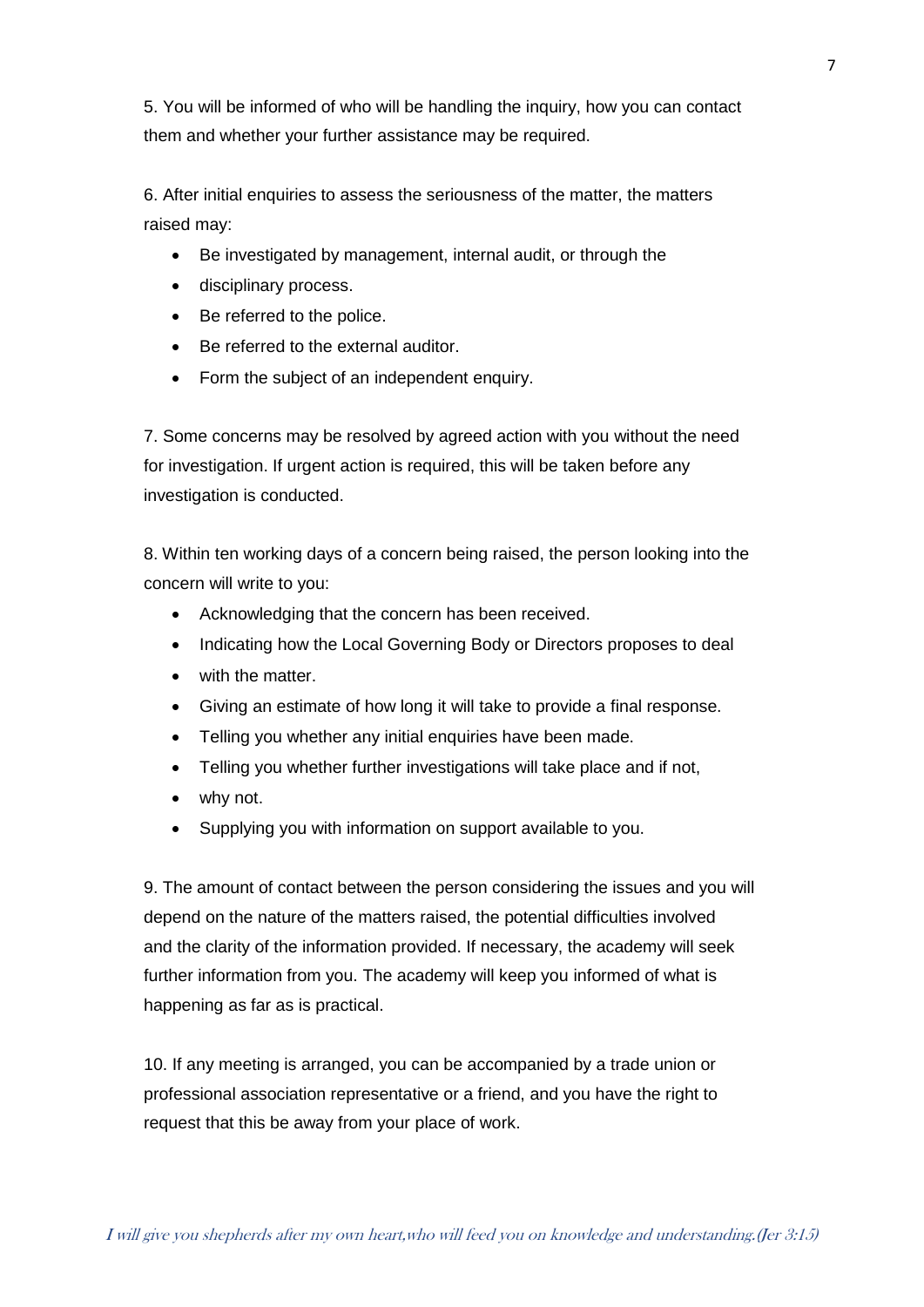11. The academy will take steps to minimise any difficulties which you may experience as a result of raising a concern. For instance, if you are required to give evidence in criminal or disciplinary proceedings, the academy will arrange for you to receive advice about the procedure.

12. The academy accepts that you need to be reassured that the matter has been properly addressed. Thus, subject to legal constraints, we will inform you of the outcome of any investigation.

# **How can the Concern be taken Further?**

We understand that there may be situations when, for whatever reason, a member of staff wishes to raise a concern directly with authorities outside the school.

1. If you are unsure whether to use the MAT's Whistle Blowing Policy or you want independent advice at any stage, you can contact:

- Your relevant trade union or professional association.
- The independent charity Public Concern at Work. Their lawyers can give you free confidential advice at any stage about how to raise a concern about serious malpractice at work.

2. This policy is intended to provide you with a way within each academy to raise concerns. The academy hopes you will be satisfied with any action taken. If you are not, and if you feel it is right to question the matter further, in the first instance you should address your concerns to the Head teacher. If this response is not satisfactory, you may wish to take the matter outside the academy. The following are possible contact points:

- The Diocese of Brentwood
- The CAO of the Good shepherd Catholic Trust
- Any Trustee of the Good Shepherd Catholic Trust
- The Education Funding Agency
- The MAT appointed auditors
- Your trade union
- Your local Citizens Advice Bureau
- Relevant professional bodies or regulatory organisations
- A relevant voluntary organisation
- The police